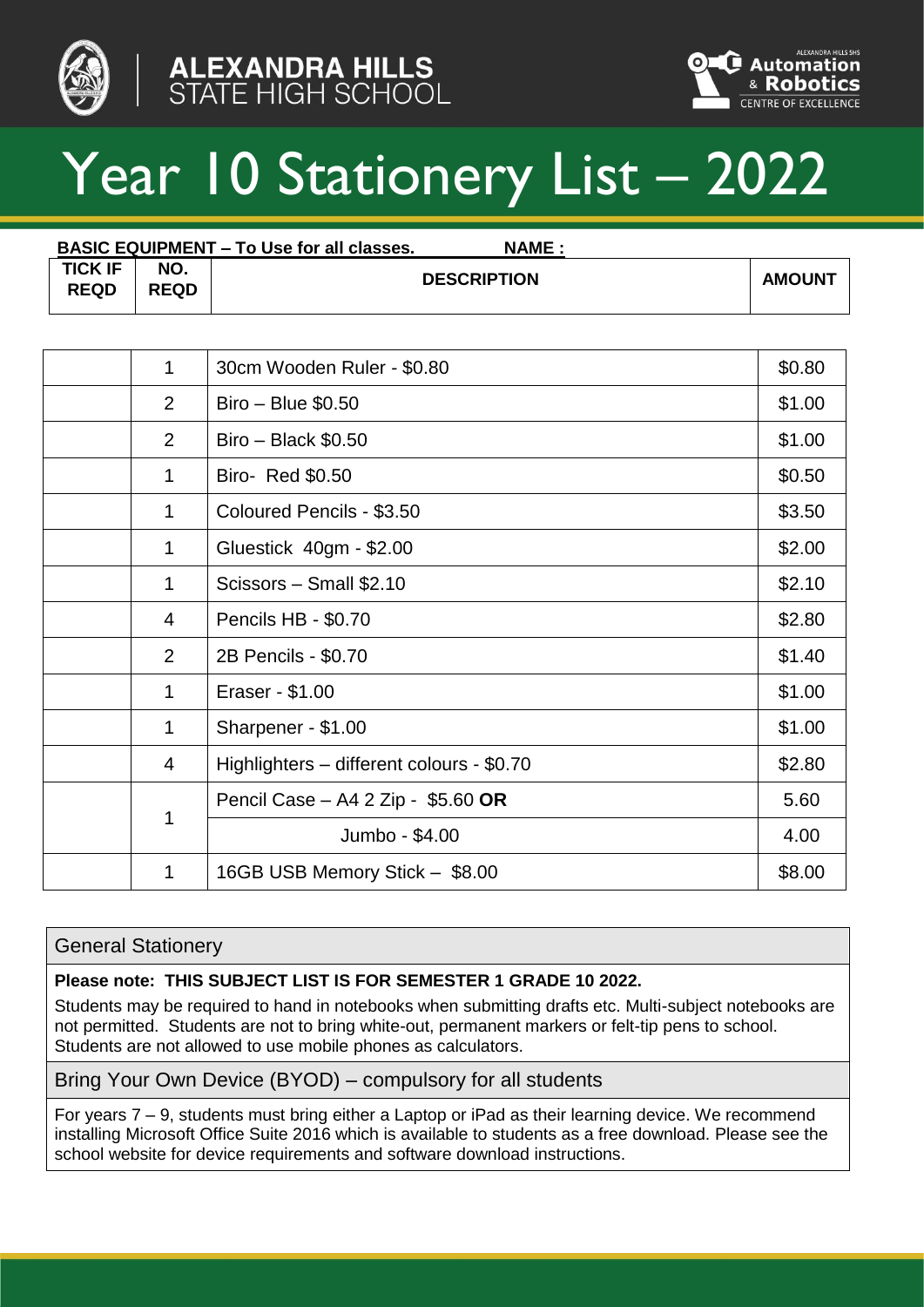

| <b>TICK IF</b><br><b>REQD</b> | NO.<br><b>REQD</b> | <b>DESCRIPTION</b>                                                                                                                                   | <b>AMOUNT</b> |
|-------------------------------|--------------------|------------------------------------------------------------------------------------------------------------------------------------------------------|---------------|
|                               | 1                  | Protractor 180°- \$0.70                                                                                                                              | \$0.70        |
|                               | 1                  | <b>Calculator-SHARP ARE NOT ACCEPTABLE</b><br><b>ABACUS XIIMATRIXn OR Casio FX82AU plus</b> - from previous years<br>Scientific Calculator - \$34.00 | \$34.00       |
|                               | 1                  | Australian Mini Oxford Dictionary - \$15.00 (From previous years)                                                                                    | \$15.00       |
|                               | 10                 | A4 128pg Exercise Book - \$1.90 - (ENGLISH - 2, MATHS - 4,<br>SCIENCE- 2, HISTORY - 1, HPE - 1)                                                      | \$19.00       |
|                               | 2                  | A4 Display Book - \$2.00 - HPE - 1, science -1                                                                                                       | \$4.00        |
|                               | 1 Pair             | Ear Phones (not sold at Stationery shop)                                                                                                             |               |

# **YEAR 10 ELECTIVE SUBJECTS – STUDENTS WILL STUDY 2 ELECTIVE CHOICES FOR ONE SEMESTER**

## **BUSINESS**

|  | A4 128 Page exercise Book - \$1.90 | \$1.90 |
|--|------------------------------------|--------|
|  | 16GB USB - part of basic equipment | \$8.00 |

## **DANCE**

|  | I A4 128 Page exercise Book - \$1.90 | \$1.90 |
|--|--------------------------------------|--------|
|  | 16GB USB - part of basic equipment   | \$8.00 |

# **DIGITAL TECHNOLOGY**

|  | 16GB USB - part of basic equipment                                  | \$8.00 |
|--|---------------------------------------------------------------------|--------|
|  | Earphones (part of general stationery, not sold at stationery Shop) |        |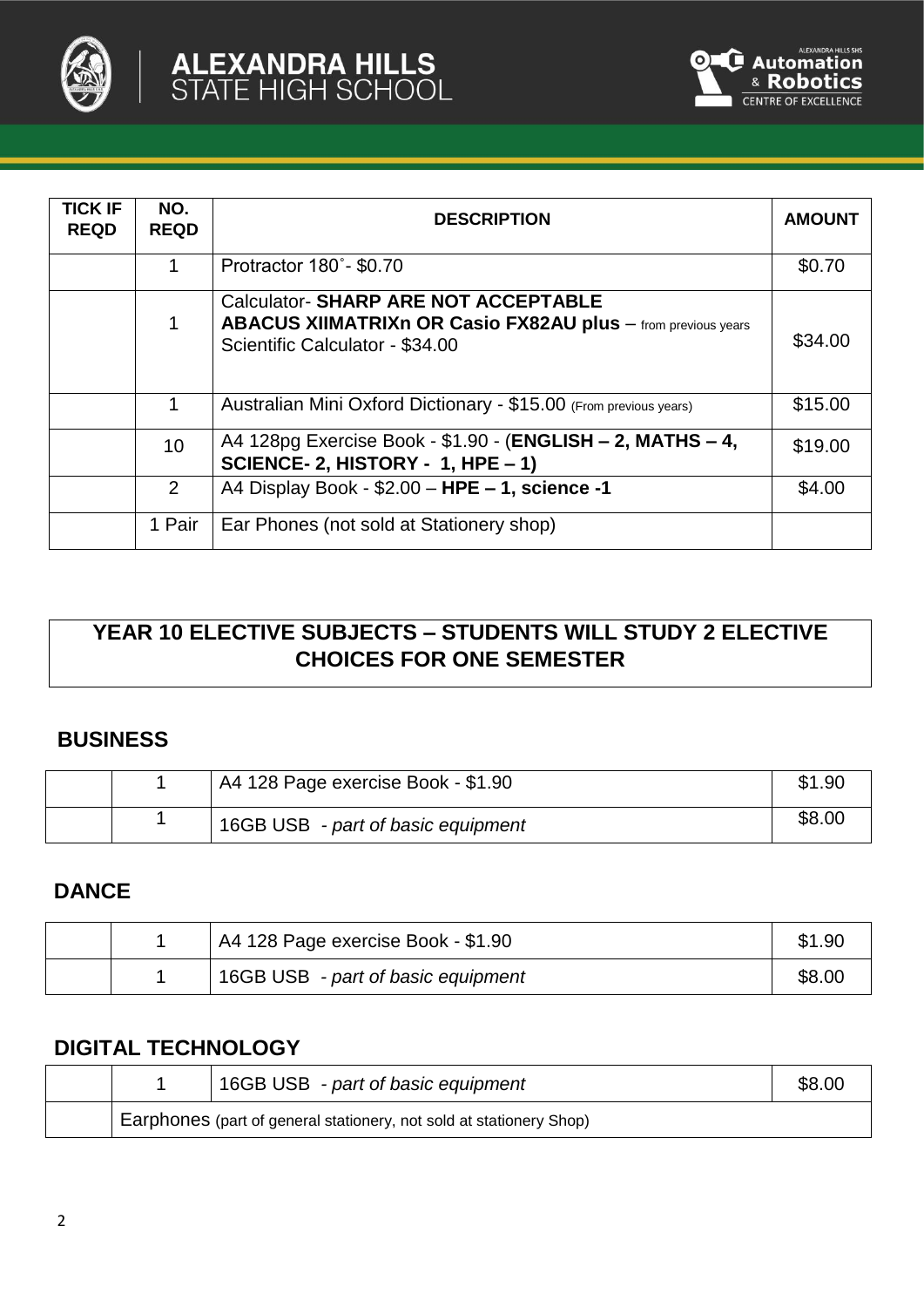



| <b>TICK IF</b><br><b>REQD</b> | NO.<br><b>REQD</b> | <b>DESCRIPTION</b>                 | <b>AMOUNT</b> |  |  |  |
|-------------------------------|--------------------|------------------------------------|---------------|--|--|--|
|                               | <b>DRAMA</b>       |                                    |               |  |  |  |
|                               |                    | A4 128 Page exercise Book - \$1.90 | \$1.90        |  |  |  |
|                               |                    | A4 Display Folder - \$2.00         | \$2.00        |  |  |  |
|                               |                    | 16GB USB - part of basic equipment | \$8.00        |  |  |  |
| <b>ENGINEERING</b>            |                    |                                    |               |  |  |  |

|  | 16GB USB - part of basic equipment                                  | \$8.00 |
|--|---------------------------------------------------------------------|--------|
|  | Earphones (part of general stationery, not sold at stationery Shop) |        |

# **MATERIALS & TECHNOLOGIES (SPECIALISATIONS)**

|   | Clear safety glasses - \$6.00 | \$6.00 |
|---|-------------------------------|--------|
|   | A4 Display Folder - \$2.00    | \$2.00 |
| 4 | HB Pencils - \$0.70           | \$2.80 |
|   | Sharpener - \$1.00            | \$1.00 |
|   | Large Eraser - \$1.00         | \$1.00 |

## **FOOD & FIBRE PRODUCTION**

|  | A4 128 Page exercise Book - \$1.90     | \$1.90 |
|--|----------------------------------------|--------|
|  | Stationery included in basic equipment |        |

# **LANGUAGES – GERMAN/ITALIAN/JAPANESE**

| 2 | A4 128pg Exercise Book - \$1.90                                    | \$3.80 |
|---|--------------------------------------------------------------------|--------|
|   | A4 Plastic Document wallets - \$1.70                               | \$1.70 |
|   | <b>ITALIAN -</b>                                                   |        |
|   | <b>COLLINS ITALIAN DICTIONARY NOT AVAILABLE AT STATIONERY SHOP</b> |        |
|   | <b>GERMAN-</b>                                                     |        |
|   | <b>GERMAN DICTIONARY – NOT AVAILABLE AT STATIONERY SHOP</b>        |        |